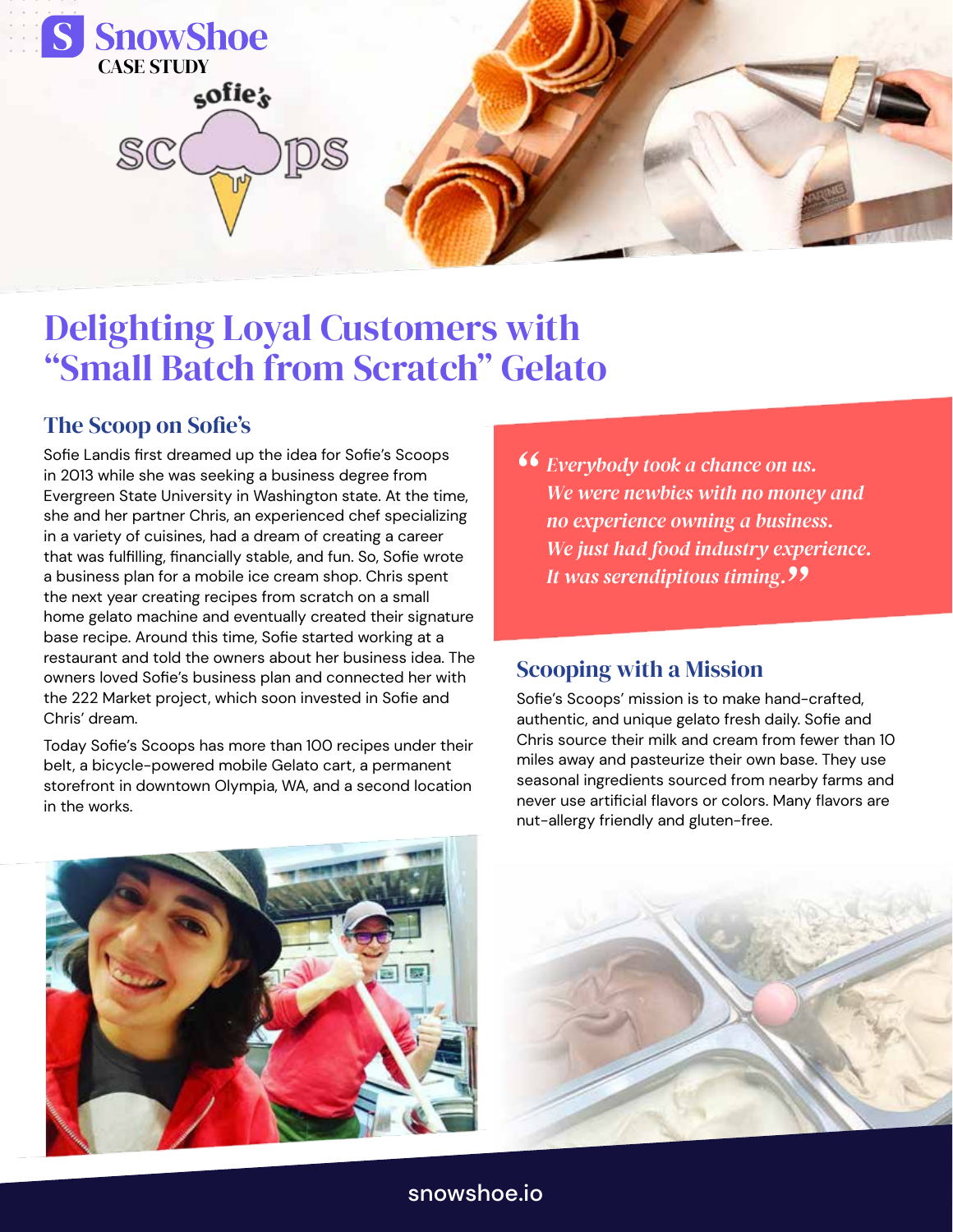

#### Gelato on Wheels

The idea to be mobile was written into the business plan from the get-go. Sofie and Chris wanted the ability to take their product on the road, serve a wider group of customers and be a part of community events. The Sofie's Scoops trike can be spotted all around town at outdoor concerts, festivals, private events, and charity golf tournaments.

## The Storefront

In 2016, Sofie and Chris joined the 222 Market, a communal indoor open air shopping environment that houses seven other businesses. They make everything on site from scratch, including the pasteurizing and churning, which is an experience on it's own to watch. The storefront is a favorite stop for shoppers, highschoolers on their way to homecoming, and travelers who need a sweet treat as they make their way through town.

## Everyone Loves Gelato

 $MZ - 2JUTR - 40001$ 

Sofie's customers range from age "zero to 100," says Sofie. They come from diverse communities and all economic backgrounds. About half of Sofie's customers live in town and in the surrounding areas. The other half find Sofie's when they are traveling through town and search online for a nearby frozen dairy delight.

## Customer Loyalty Keeps them Going

Even in her college days, prior to being a business owner, Sofie knew the importance of customer loyalty. "Loyalty was built into my business plan from the beginning," she says. "Loyalty is part of the formula for this type of product."

As a gelateria, Sofie's Scoops depends on repeat sales from loyal customers, especially during the winter months when business is slower. To this end, Sofie implemented a loyalty program that rewards her customers with a free gelato after 10 purchases. She and her staff love rewarding customers, stamping their loyalty cards with glee and turning the moment into an experience that goes beyond a simple transaction.

*Rewarding our customers is very fun. It creates such excitement and an emotional bond. Loyalty is how much you love a brand, so we make sure that we are very loved, and that our customers get rewarded for loving us. " "*

PANTR